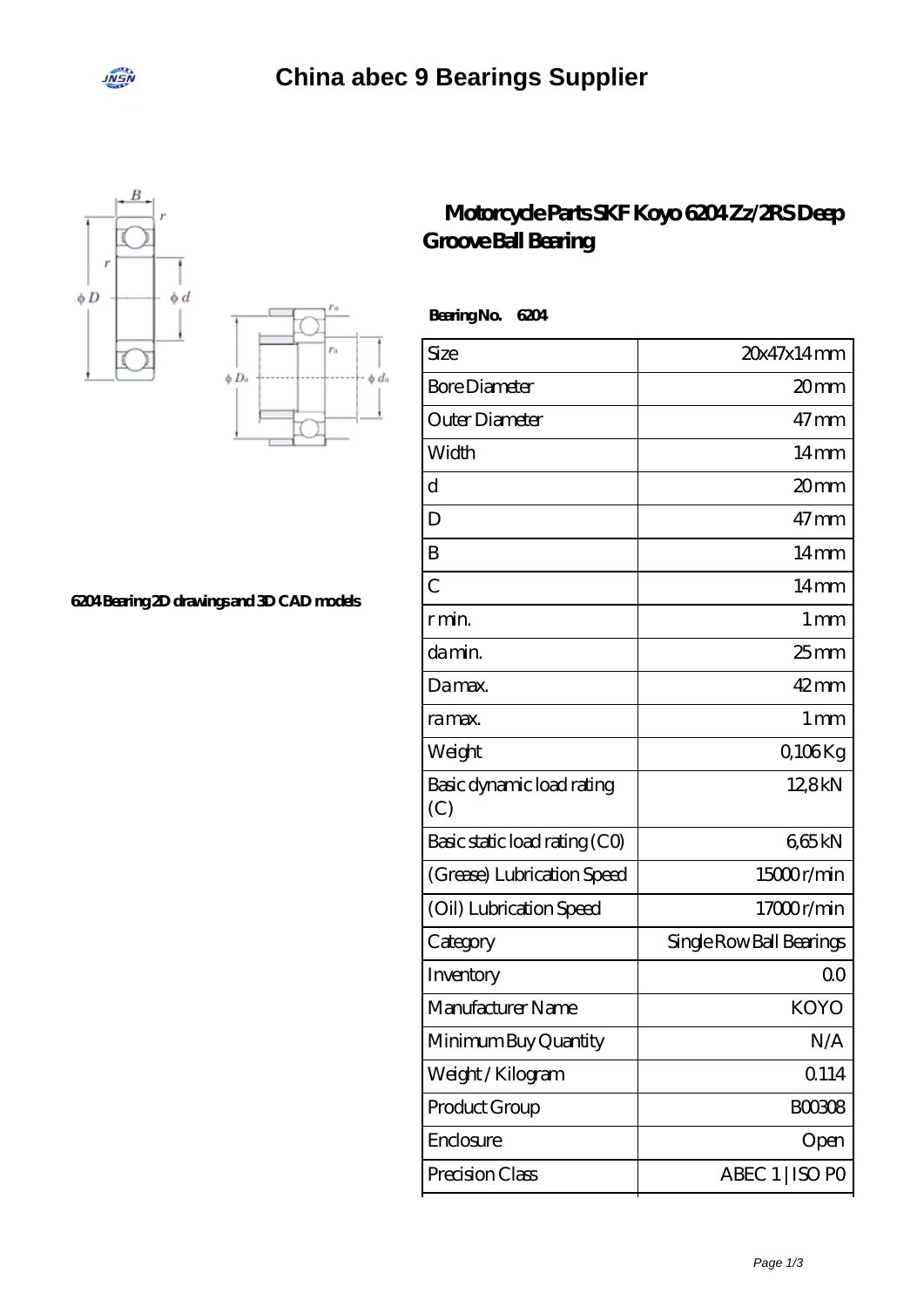## **[China abec 9 Bearings Supplier](https://onlinedegreenavigator.org)**

**INEW** 

| Maximum Capacity / Filling<br>Slot. | No                                                                                                                                                                           |
|-------------------------------------|------------------------------------------------------------------------------------------------------------------------------------------------------------------------------|
| Rolling Element                     | <b>Ball Bearing</b>                                                                                                                                                          |
| Snap Ring                           | No                                                                                                                                                                           |
| <b>Internal Special Features</b>    | No                                                                                                                                                                           |
| Cage Material                       | Steel                                                                                                                                                                        |
| Internal Clearance                  | CO-Medium                                                                                                                                                                    |
| Inch - Metric                       | Metric                                                                                                                                                                       |
| Long Description                    | 20MM Bore; 47MM<br>Outside Diameter; 14MM<br>Outer Race Diameter;<br>Open; Ball Bearing; ABEC 1<br>ISO PO, No Filling Slot; No<br>Snap Ring, No Internal<br>Special Features |
| Category                            | Single Row Ball Bearing                                                                                                                                                      |
| <b>UNSPSC</b>                       | 31171504                                                                                                                                                                     |
| Harmonized Tariff Code              | 8482105068                                                                                                                                                                   |
| Noun                                | Bearing                                                                                                                                                                      |
| <b>Keyword String</b>               | Ball                                                                                                                                                                         |
| Manufacturer URL                    | http://www.koyousa.com                                                                                                                                                       |
| Manufacturer Item Number            | 6204                                                                                                                                                                         |
| Weight/LBS                          | 0251                                                                                                                                                                         |
| Bore                                | 0.787 Inch   20 Millimeter                                                                                                                                                   |
| Outer Race Width                    | 0551 Inch   14 Millimeter                                                                                                                                                    |
| Outside Diameter                    | 1.85Inch   47 Millimeter                                                                                                                                                     |
| Bearing No.                         | 6204                                                                                                                                                                         |
| r(min)                              | 1                                                                                                                                                                            |
| Cr                                  | 160                                                                                                                                                                          |
| CQr                                 | 665                                                                                                                                                                          |
| Cu                                  | 0510                                                                                                                                                                         |
| fO                                  | 132                                                                                                                                                                          |
| Grease lub.                         | 15000                                                                                                                                                                        |
| Oil lub.                            | 17000                                                                                                                                                                        |
|                                     |                                                                                                                                                                              |